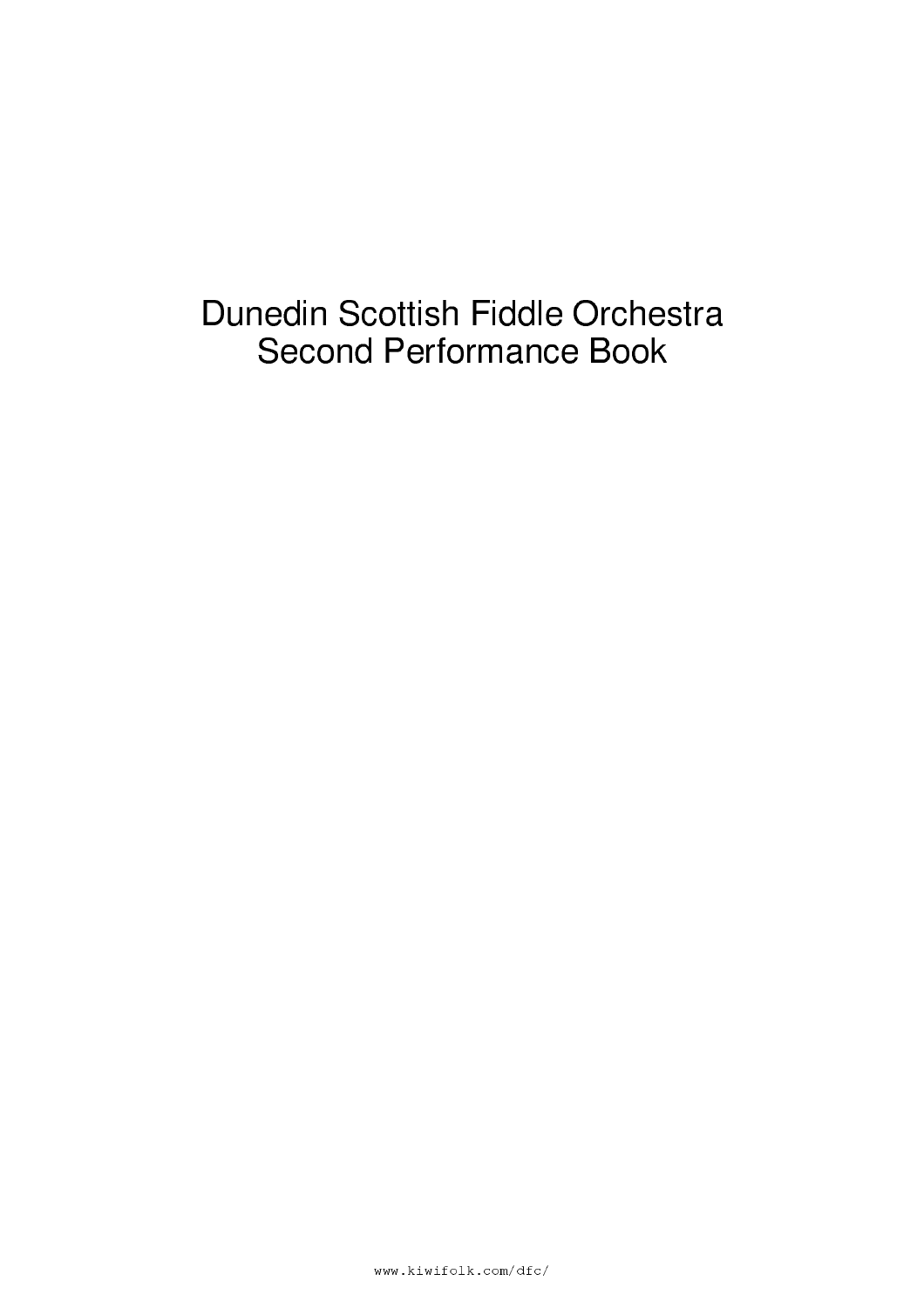#### Contents.

- 1. Spagnoletta
- 2. Farewell to Fife
- 3. Stirling Castle Set
- 4. Coleman's March
- 5. Three October Days
- 6. Caves of Kiltanon
- 7. Howard Booster's Style
- 8. Rattlesnake Rag
- 9. Glengarry Set
- 10. Valse Gisele
- 11. Tom Bhetty's Waltz
- 12. Ragtime Annie
- 13. Stormy Blues
- 14. Pig Ankle Rag
- 15. The Westcoast Set
- 16. The Salvation Set
- 17. The Porto Set
- 18. Mary, Herbie and Brenda
- 19. Belgarth Waltz
- 20. The Corn Rig Set
- 21. Captain O'Kane
- 22. Catharsis
- 23. The Clattering Brig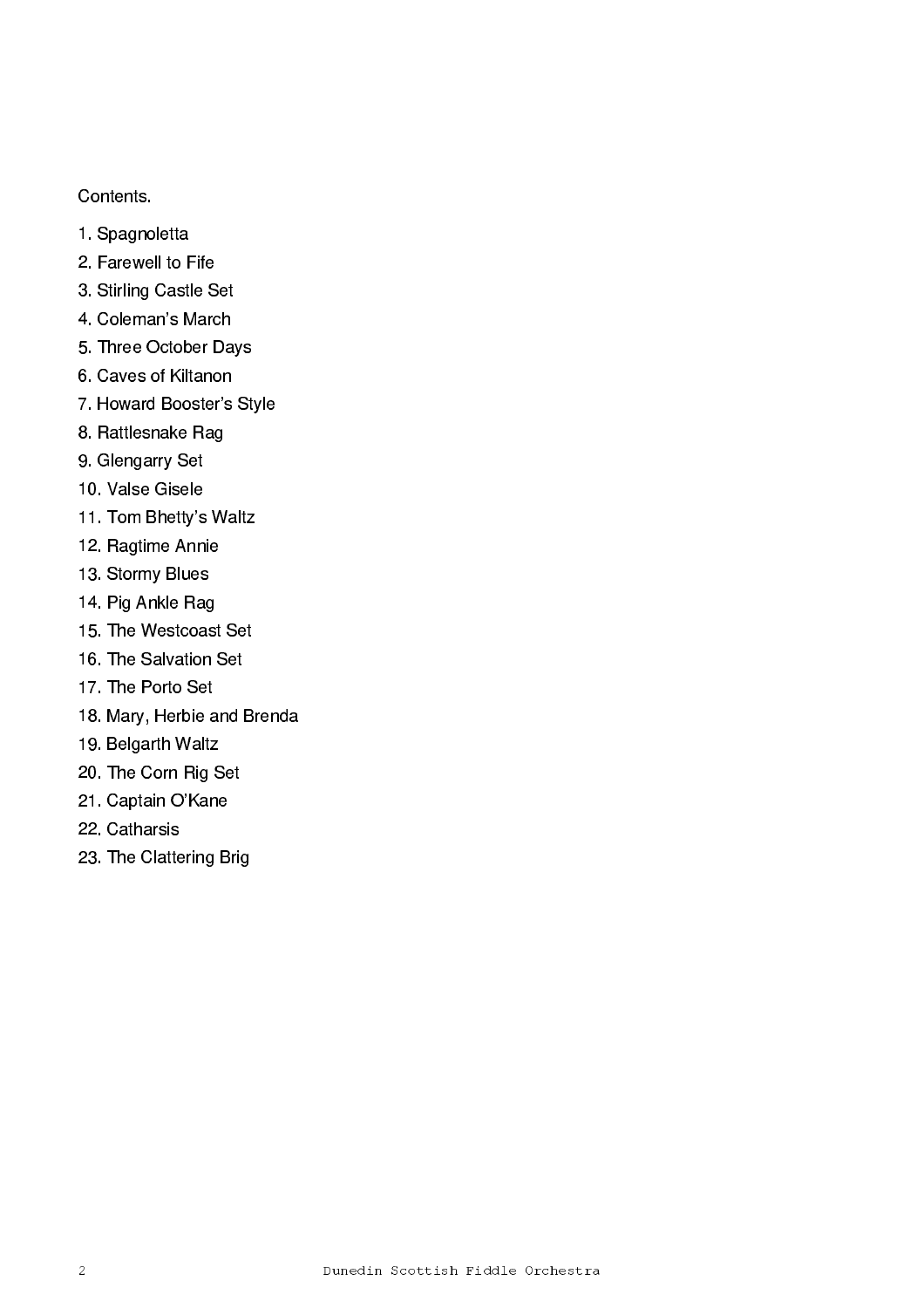# 1. Spagnoletta

Michael Praetorius, 1569-1621<br>Arr: M Moroney  $\sqrt{2}$  $\boxed{1}$  $\mathsf{F}$  $\mathsf{F}$ Dm  $\mathbf C$  $\overline{F}$  $\mathbf C$  $\overline{2}$  $\sqrt{1}$  $\sqrt{\frac{2}{2}}$ Dm  $\boxed{1}$ .<br>Dm Dm Am Dm  $\mathsf{C}$  $\sqrt{2}$  $\sqrt{1}$ •−  $\left| \frac{2}{2} \right|$  $\sqrt{\frac{1}{2}}$  Dm  $\mathbf C$ Dm Am  $\sqrt{2}$  $\overline{1}$ 

2. Farewell to Fife

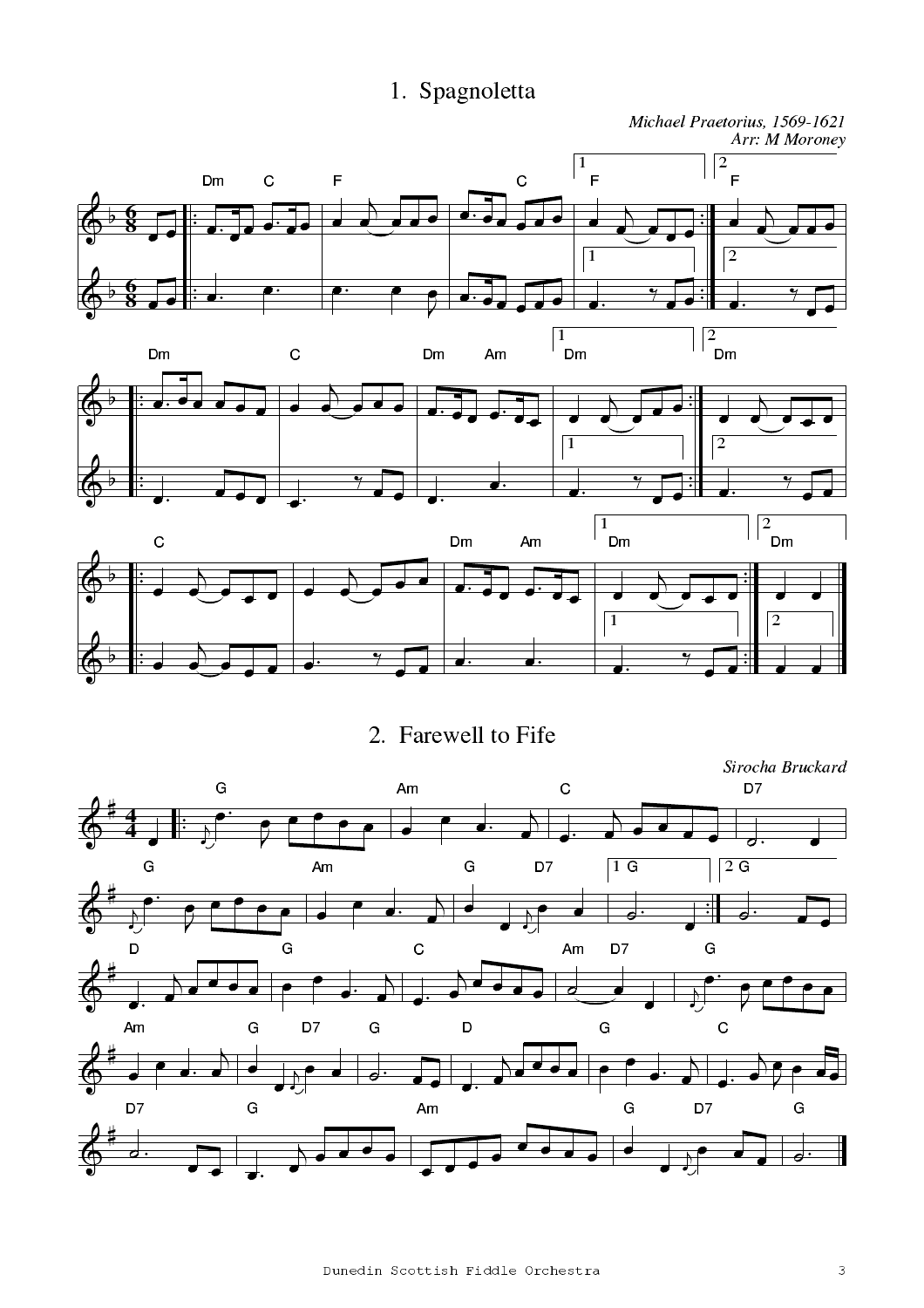3. Stirling Castle Set



a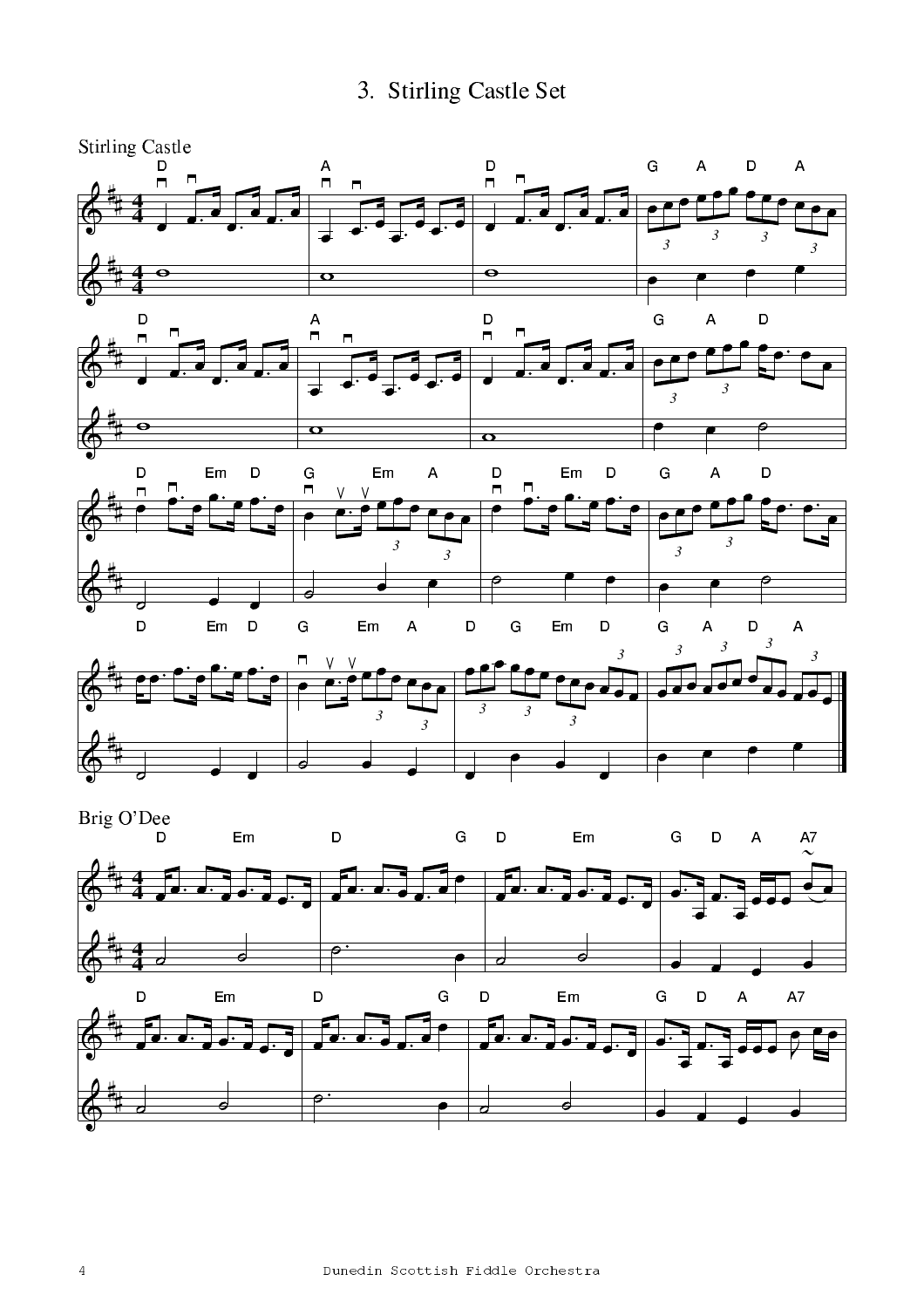

Jenny Latin







Continued over.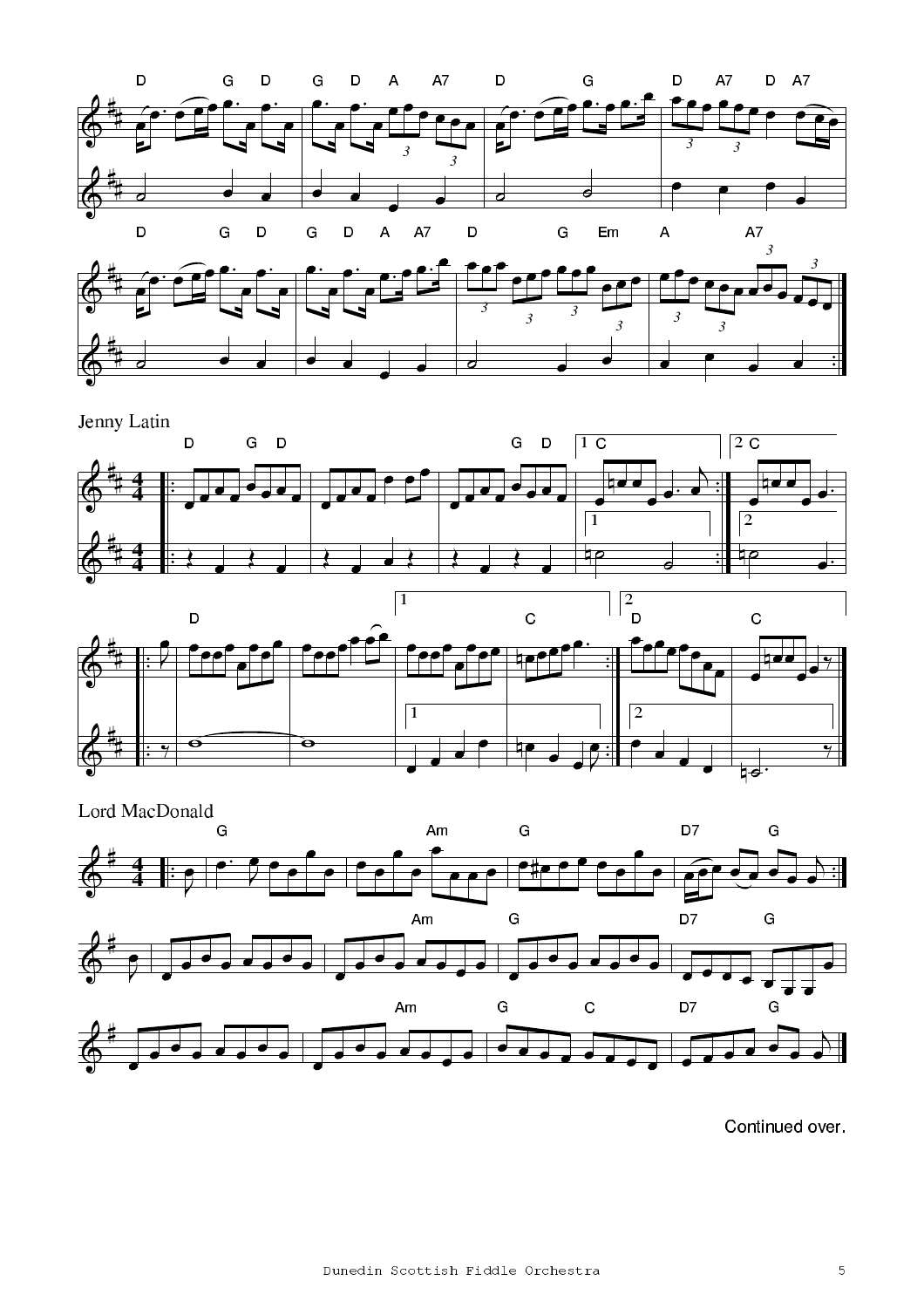Cross of Inverness<br>G  $\mathsf C$ Am D7 G  $\mathsf C$ D7 G  $\overline{\rho}$  $\mathbf C$ Am D7 Ġ  $\ddot{c}$ D7 G ď D7 D7 G  $\overline{C}$  $A7$  $\overline{C}$ G  $A7$  $D7$  $\mathsf{C}$  $\mathbf C$  $A7$ Ġ D7 G G

4. Coleman's March

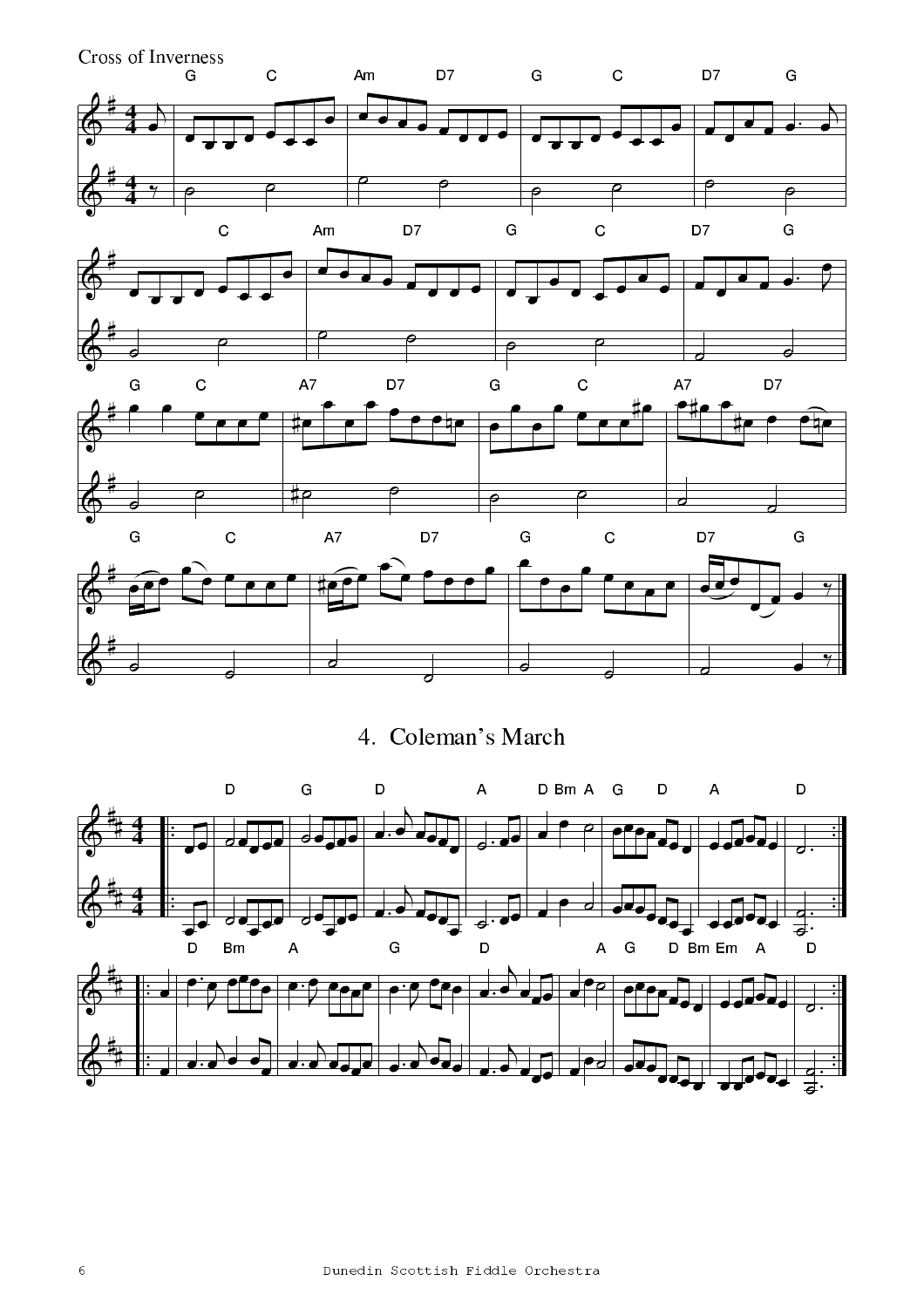5. Three October Days

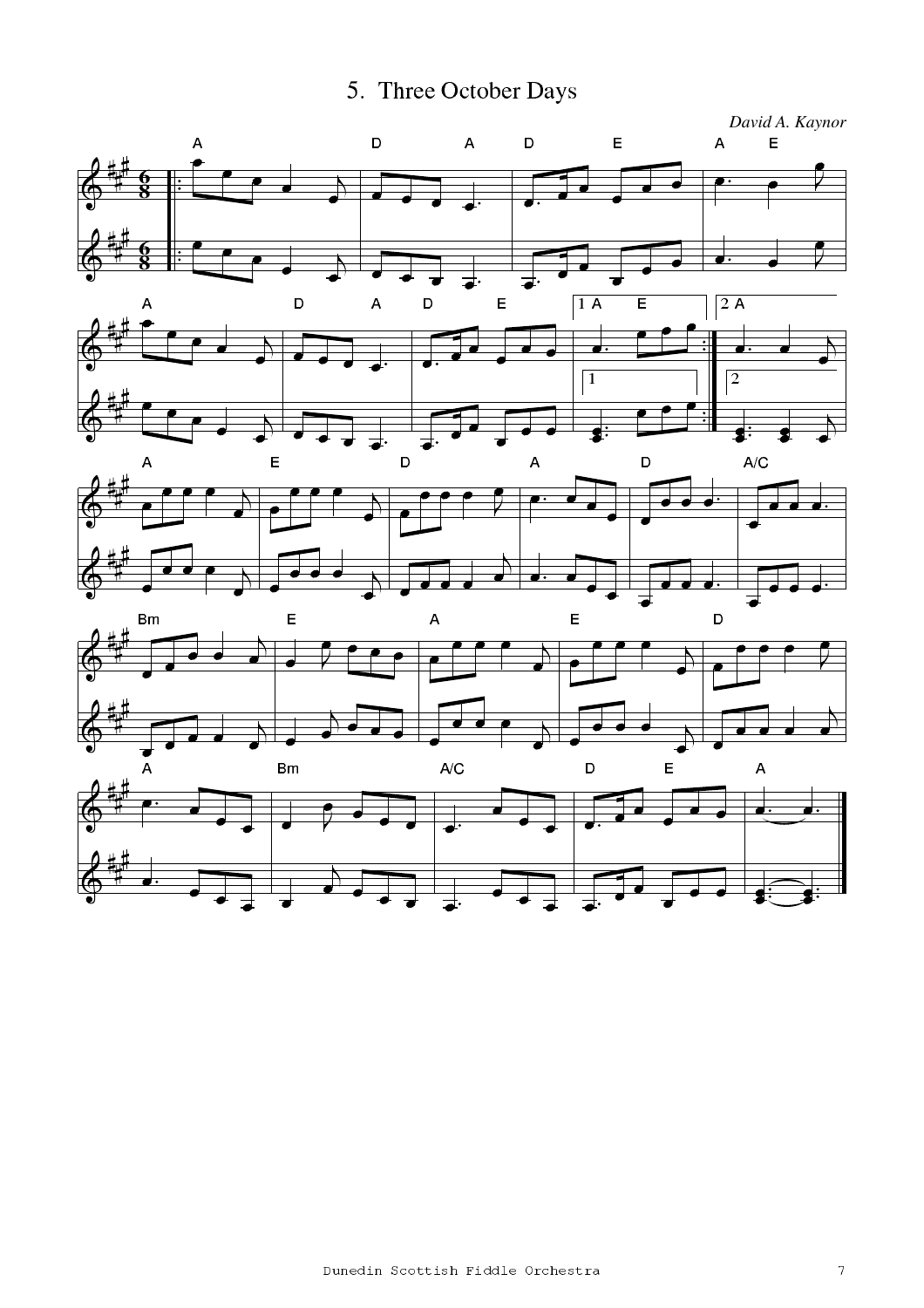6. The Caves of Kiltanon



Dunedin Scottish Fiddle Orchestra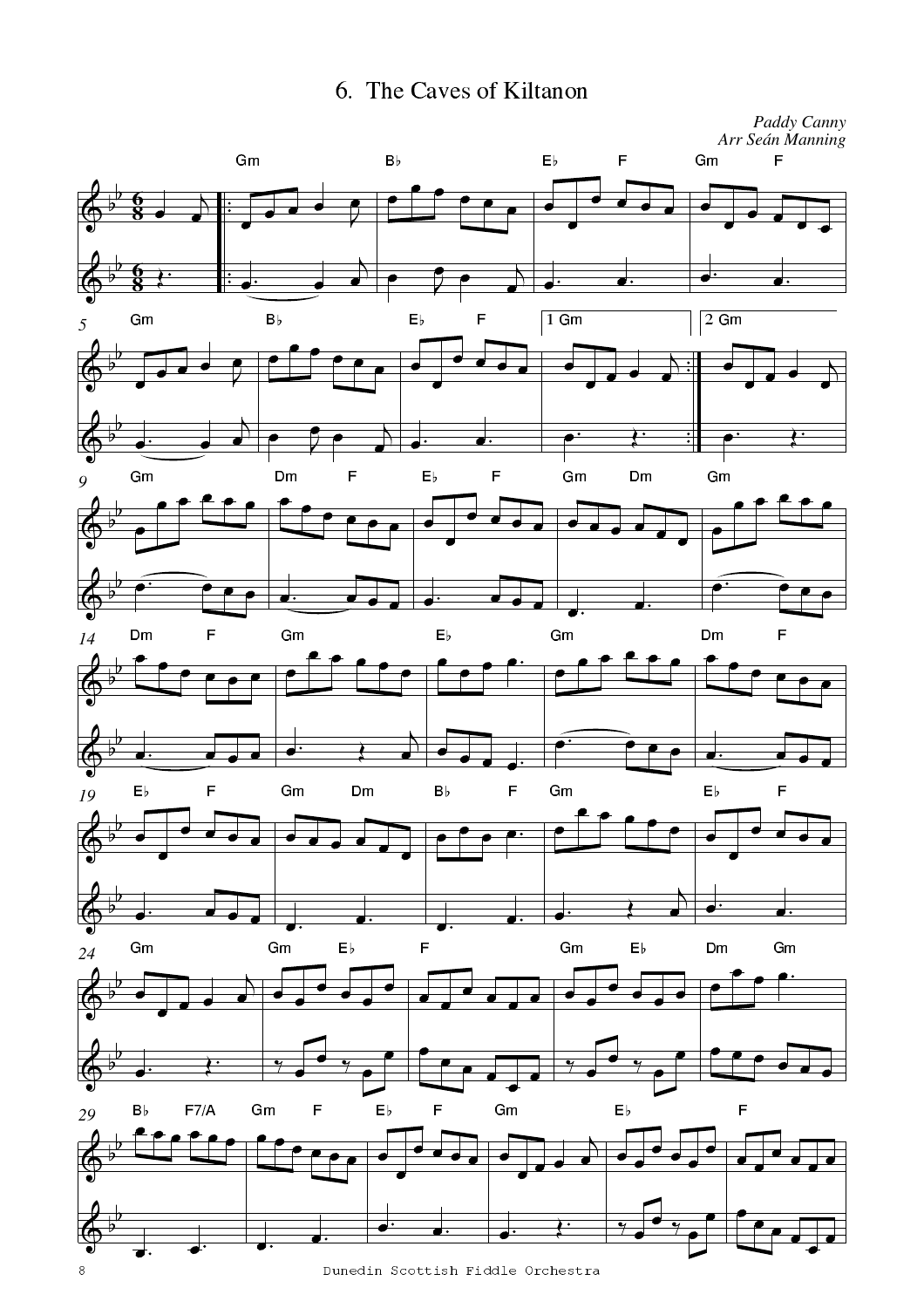

U\$[³Y²{C[À-²YöÀ\_ [

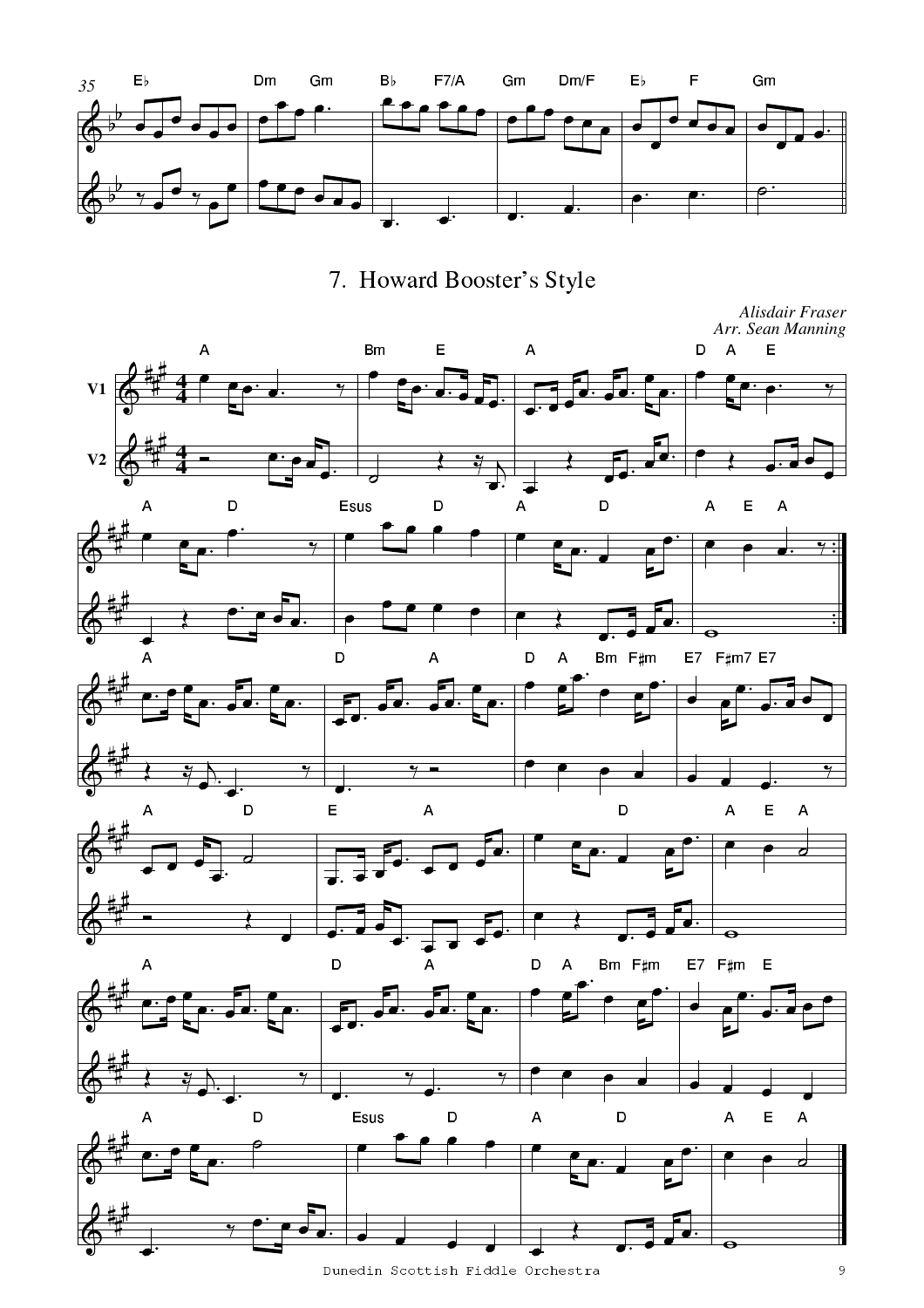#### 8. Rattlesnake Rag

Michael Mendelson, 2001 Santa Barbara, CA



Arrangement notes.<br>Second time through: Solo passages \*1 banjo and piano, \*2 flute, \*3 banjo and piano.<br>
End with chord (after last bar). Choose any note or combination of:<br>
- G, B and/or D (low or middle),<br>
- D, F natural, A (middle or high)

 $-C$  or  $E$  (high)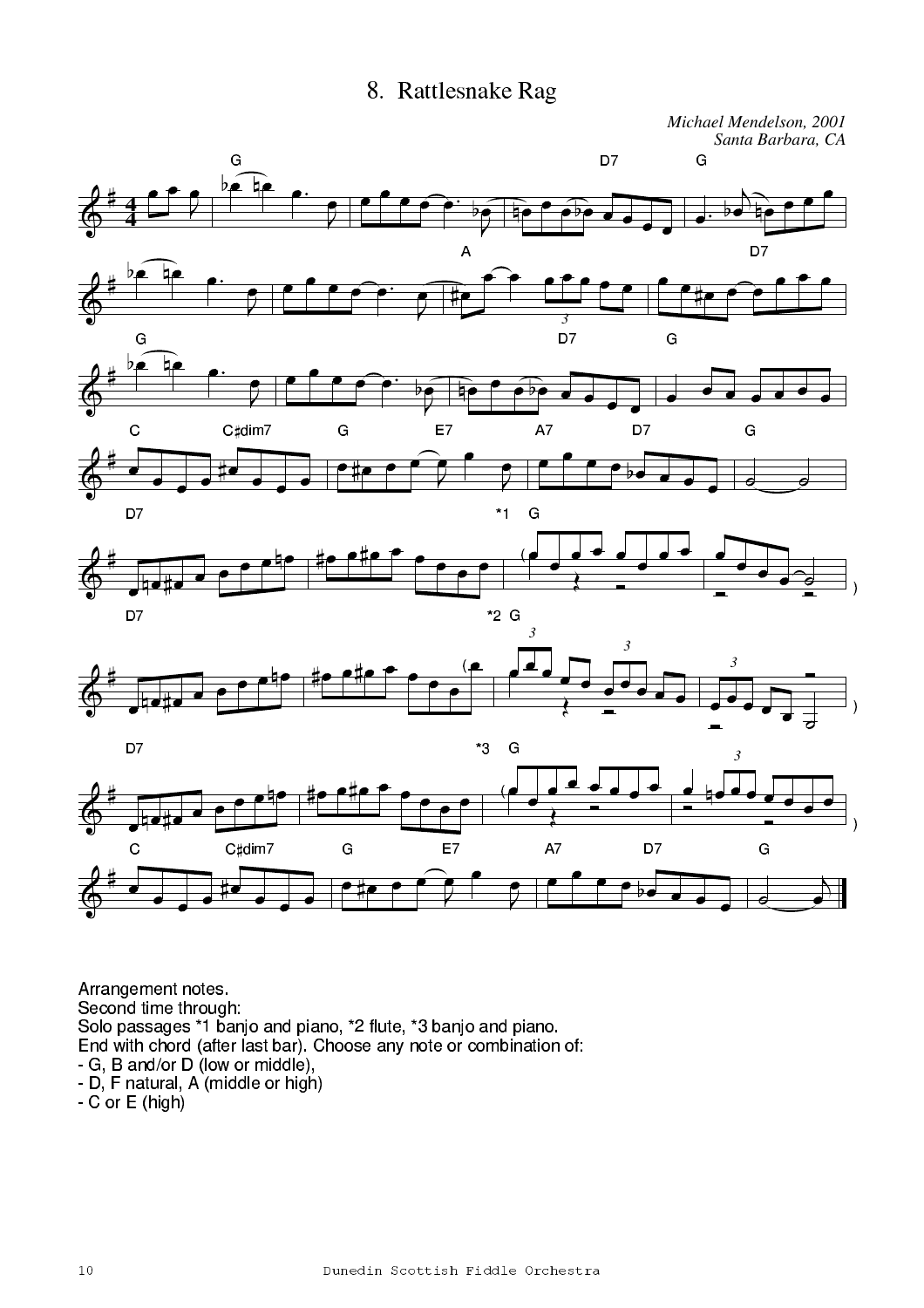# 9. The Glengarry Set

Traditional





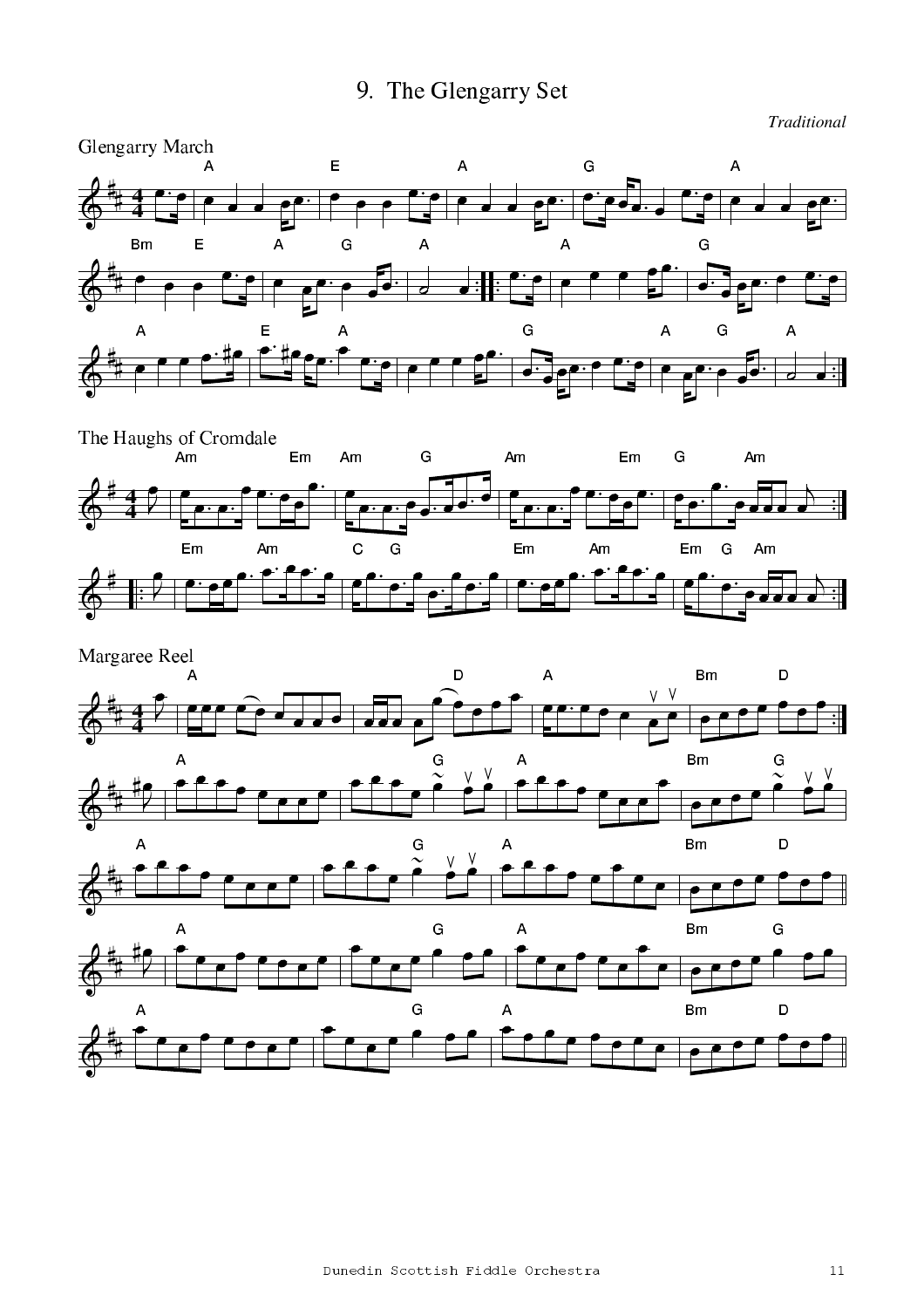#### $\overline{\phantom{a}}$  . Auby in the set of  $\overline{\phantom{a}}$



11. Tom Bhetty's Waltz







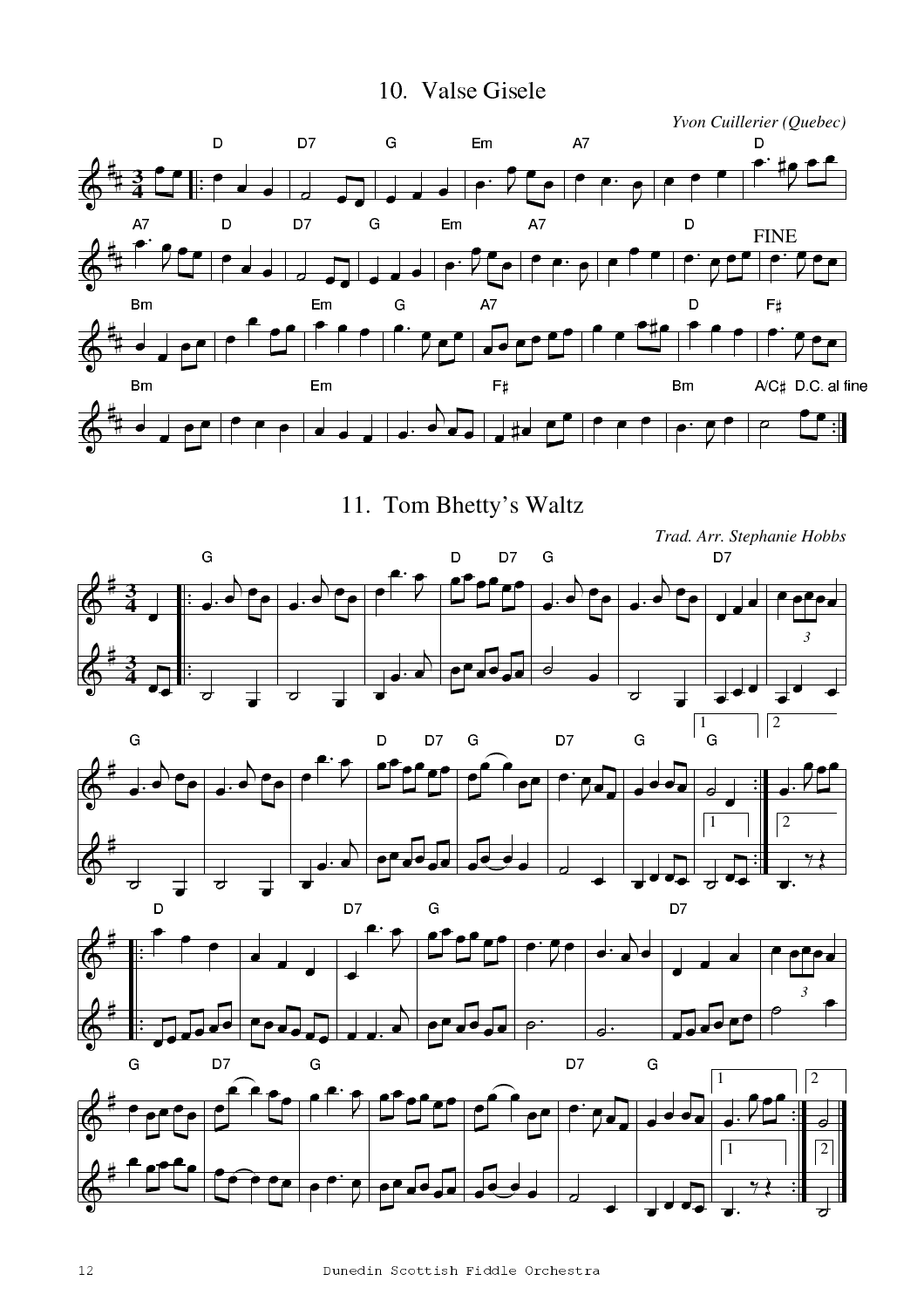# 12. Ragtime Annie



13. Stormy Blues

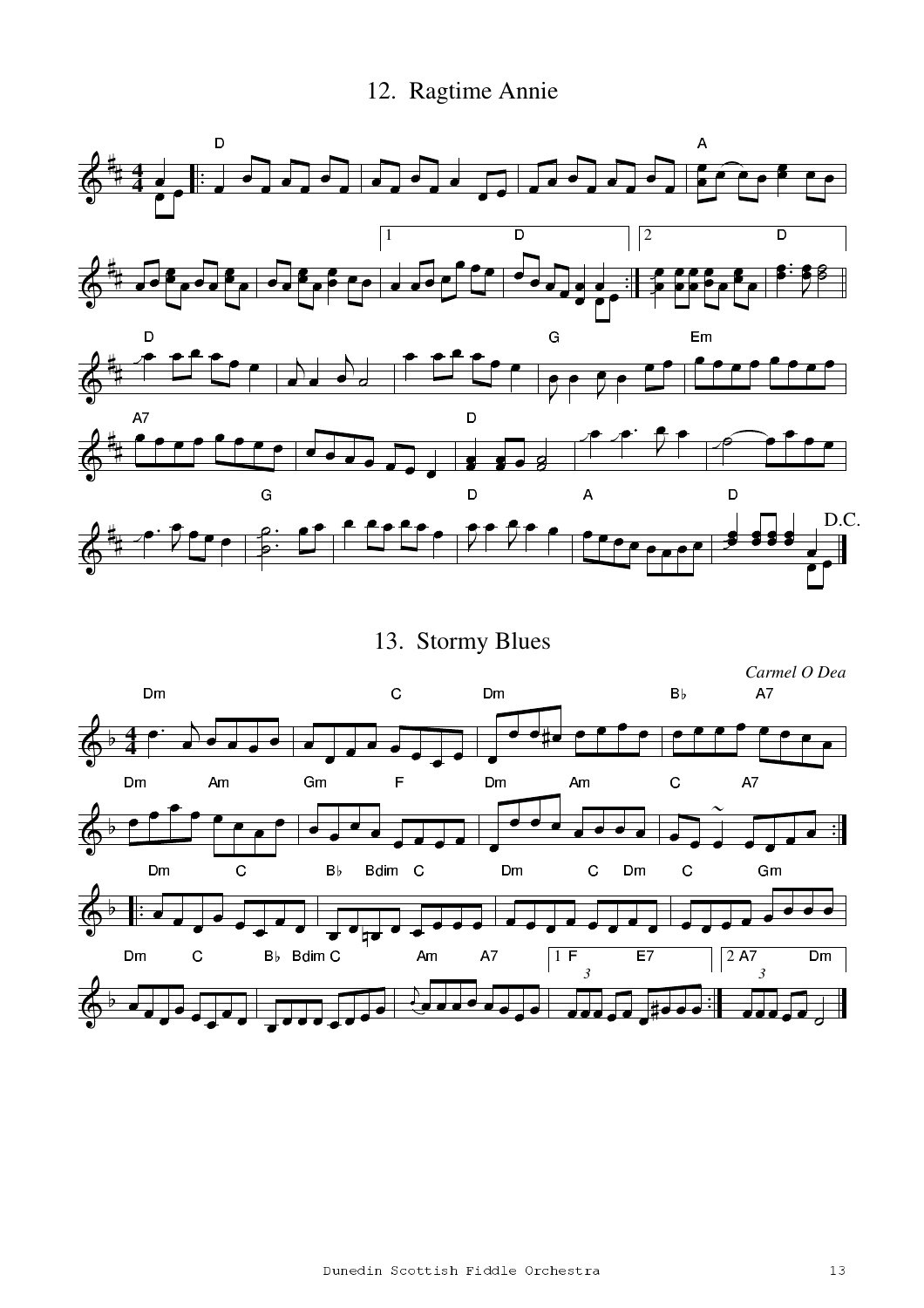14. Pig Ankle Rag











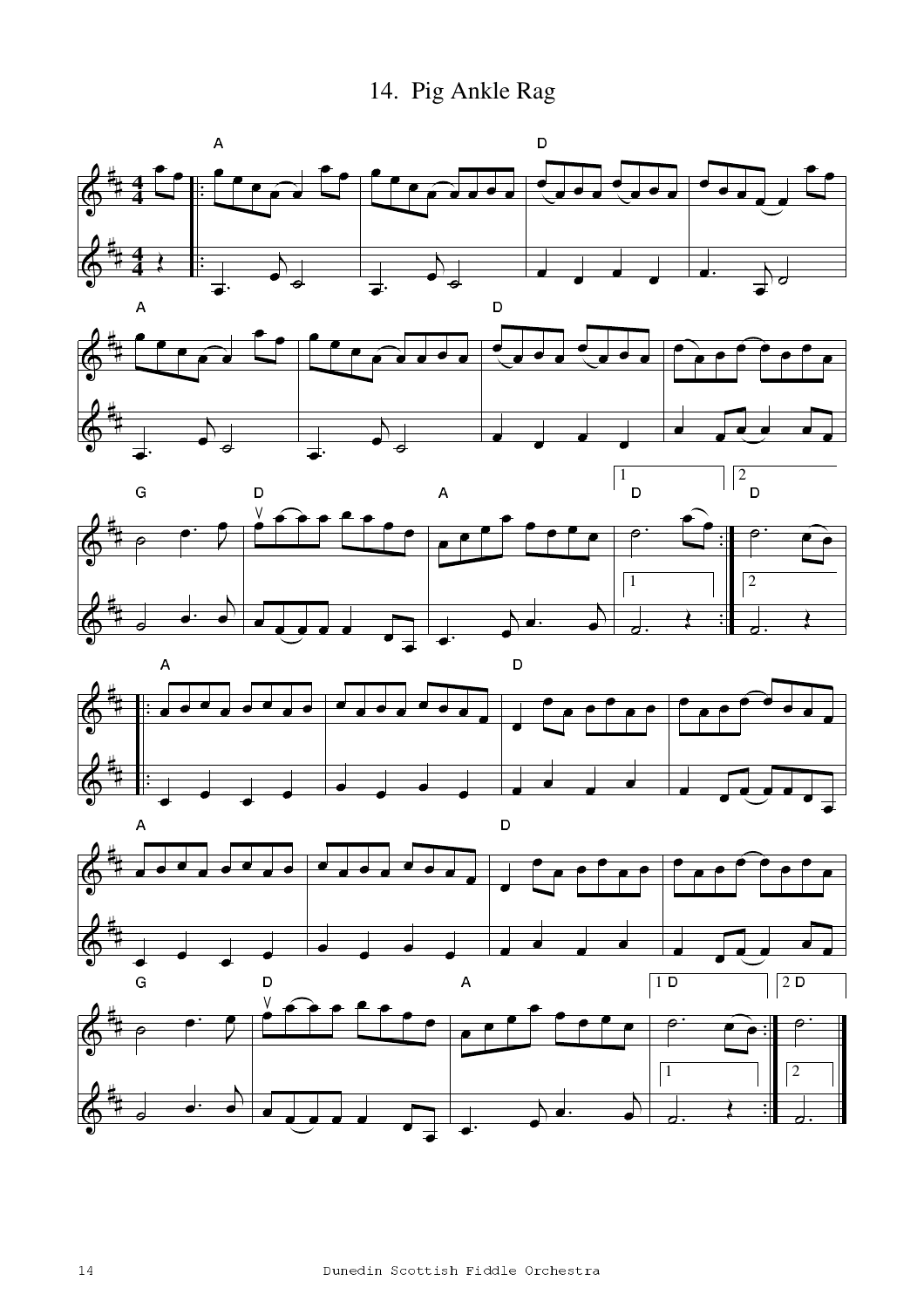

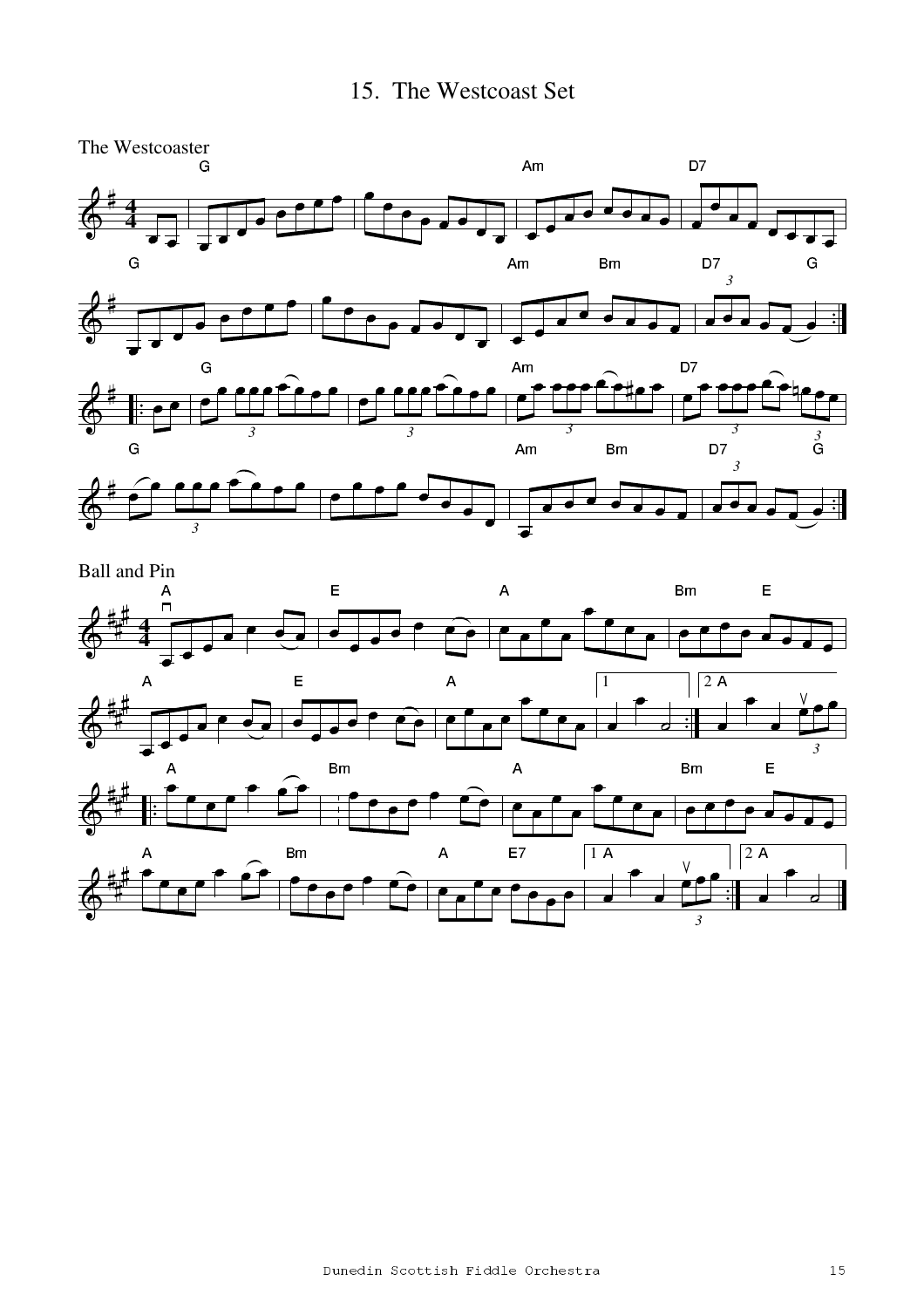### 16. The Salvation Set

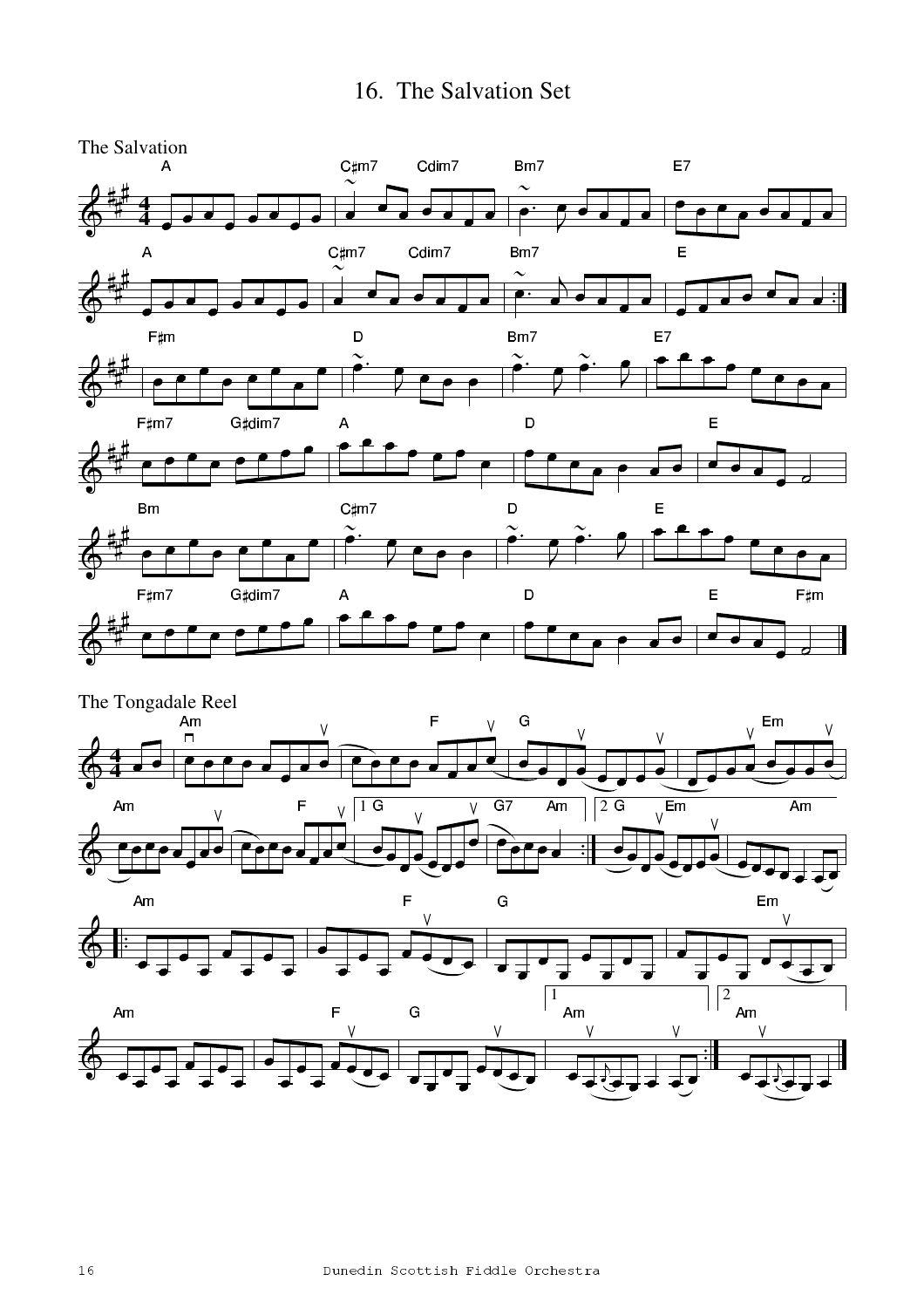

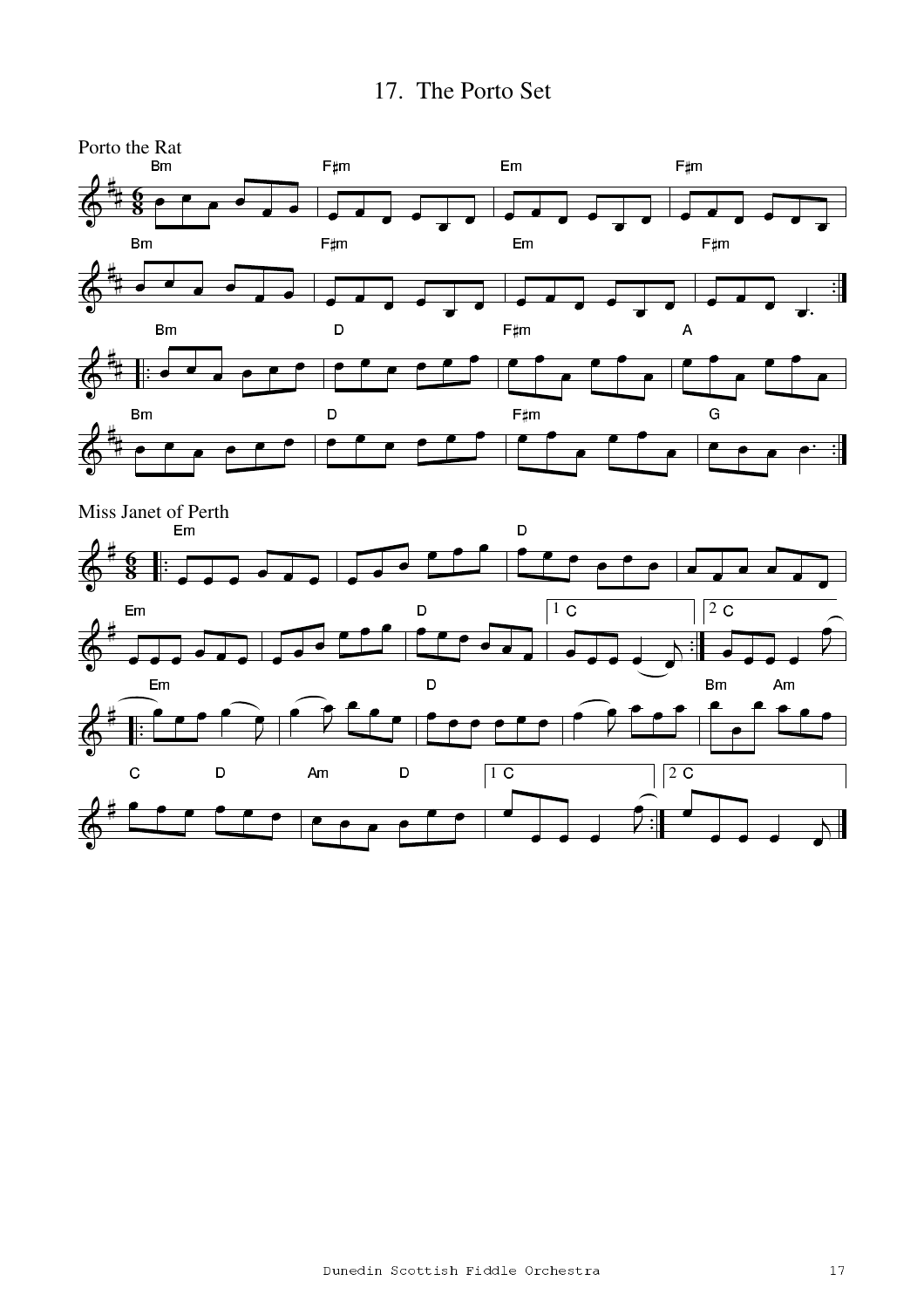



Continued over.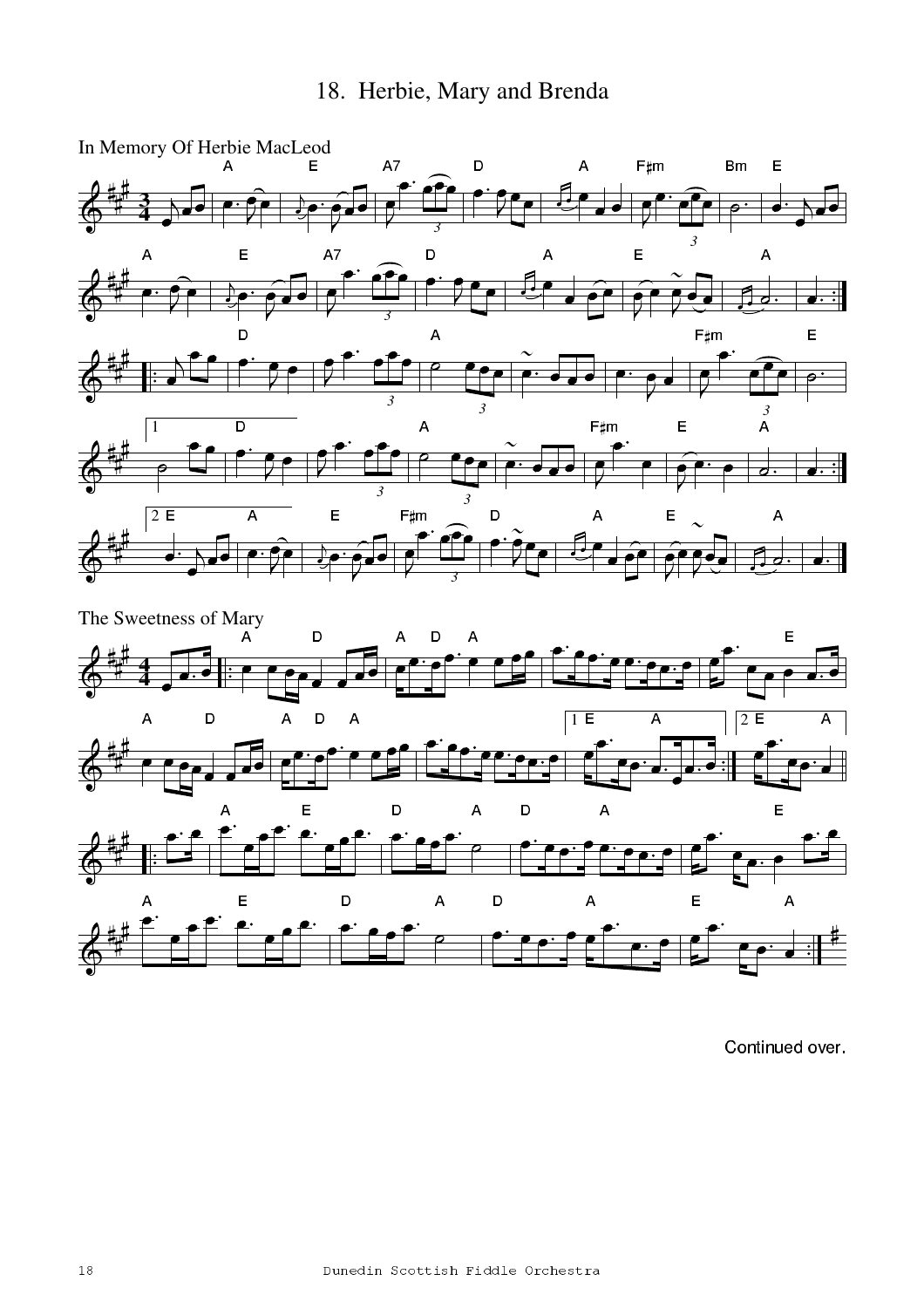Brenda Stubbert's



19. Belgarth Waltz

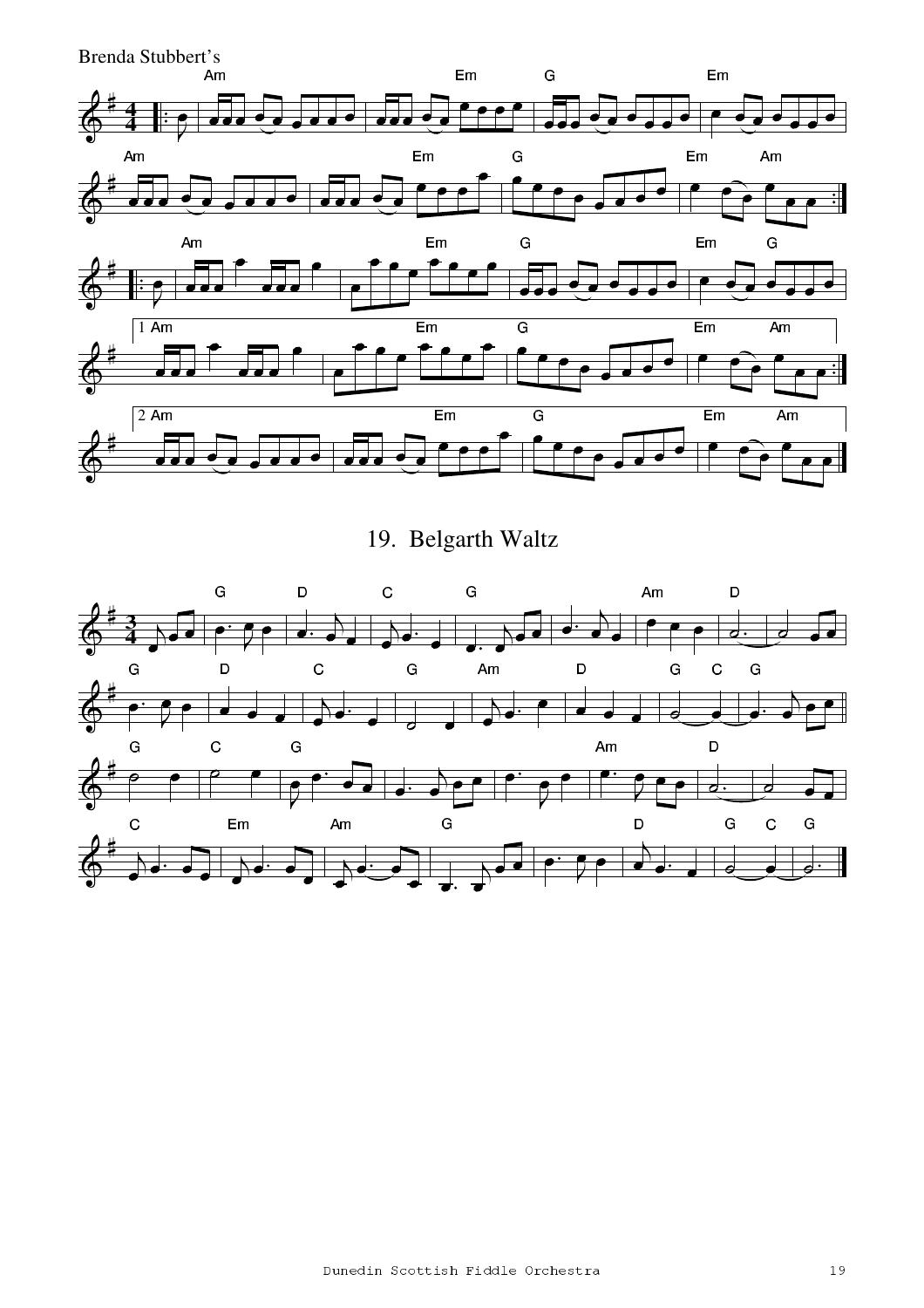



Continued over.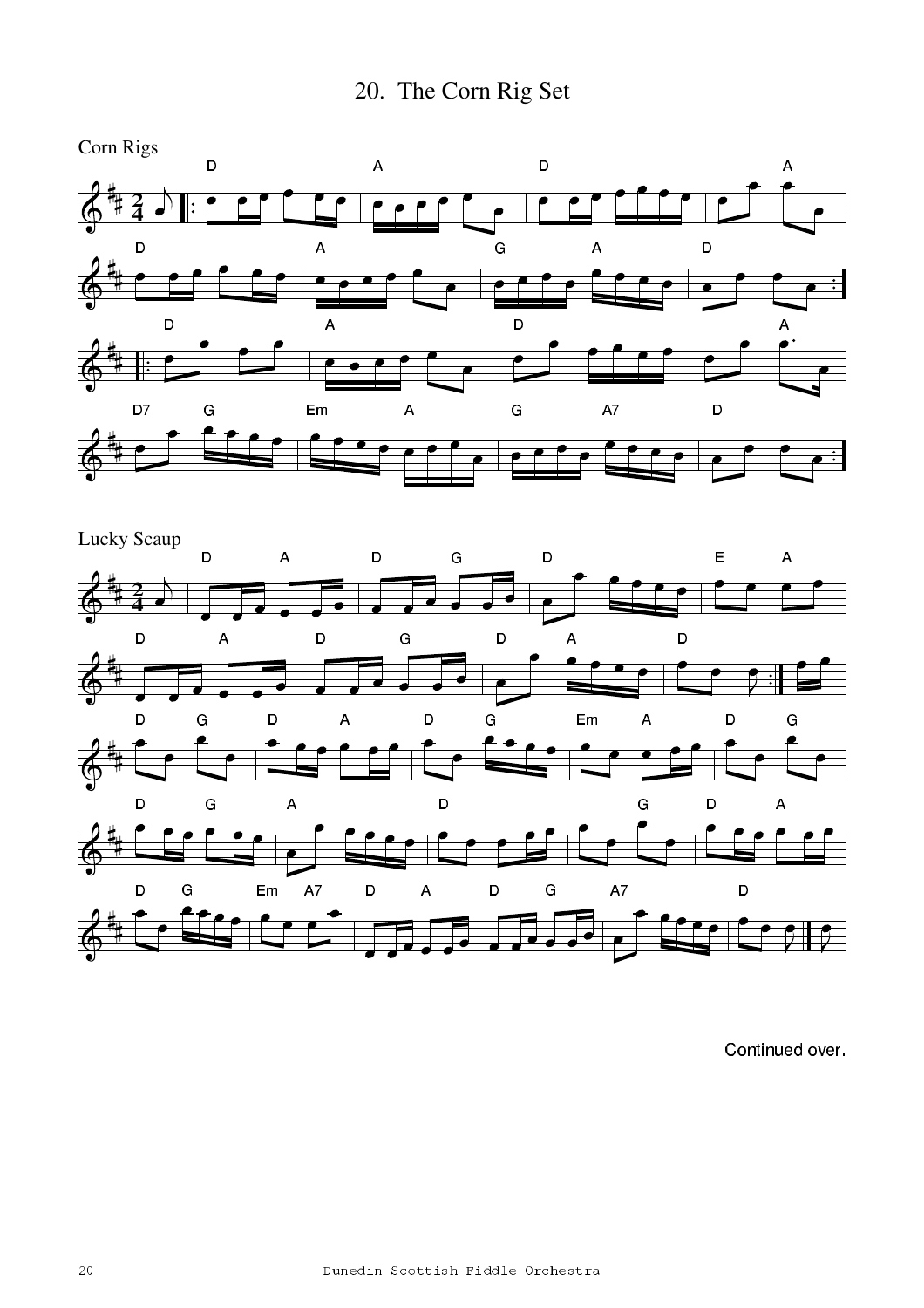

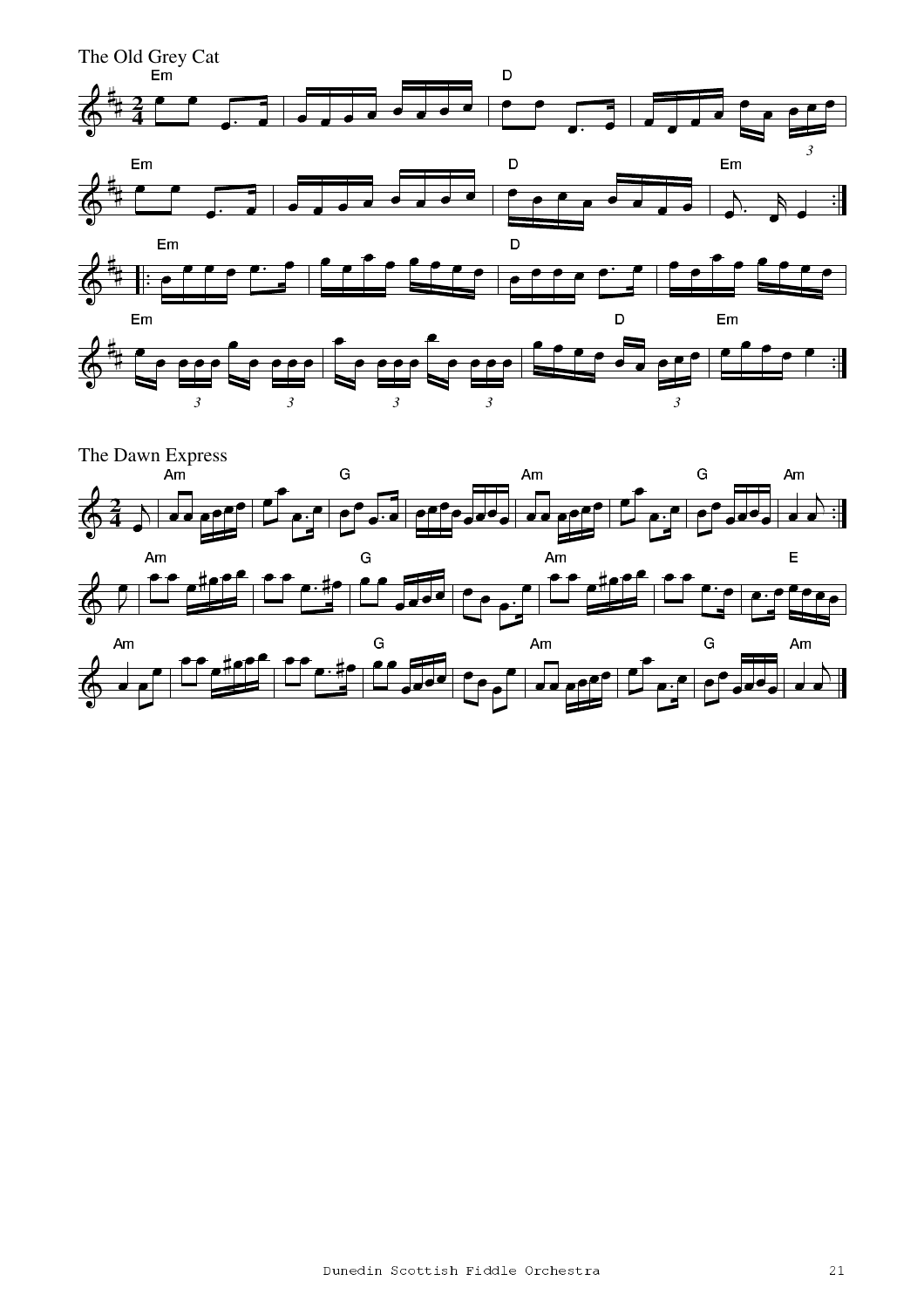21. Captain O'Kane

*Turlough Carolan Arr M Moroney*



**Catharsis**